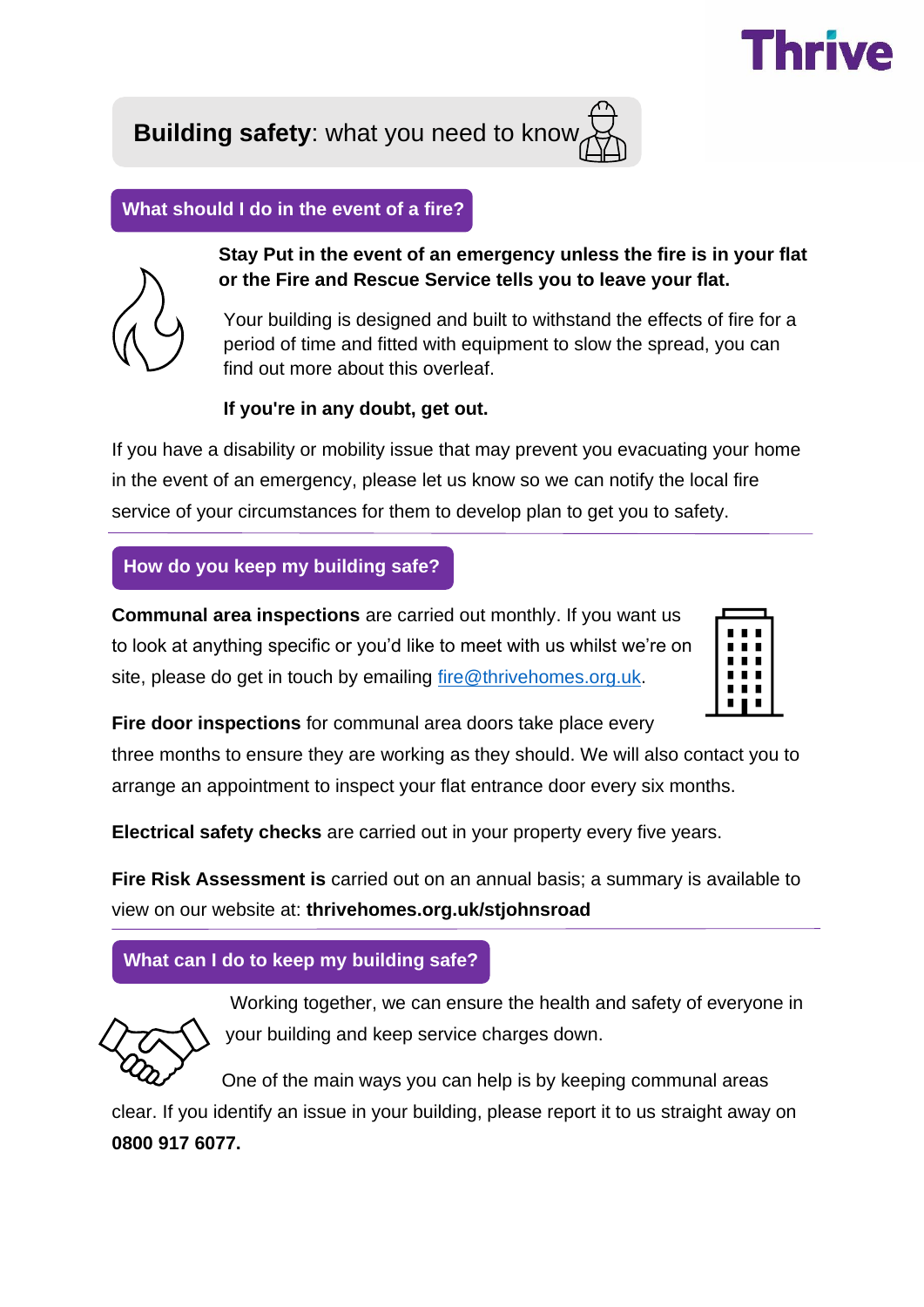

# **The safety equipment in your building**

### **Fire doors**



**Your front door and all doors in the communal area are fire doors** and will resist fire for at least 30 minutes which allows enough time for the fire and rescue service to attend an incident. They act as a barrier to help contain the fire to one area and prevent it from spreading.

These can only do their job when they are kept shut and when the door is not modified from its manufacturer's condition. Please ensure:

- your door closer is fully attached
- none of the components such as the letter box or peephole have been removed or changed
- you haven't drilled or screwed anything into the door such as a Ring Doorbell or Christmas wreath.

Doing so damages your door and stops it operating as it should by increasing the chance of smoke or fire spreading

### **Smoke and CO2 Alarms**



**Your flat has its own smoke and carbon monoxide alarm**. Please test these weekly and let us know straight away if you find any issues by calling **0800 917 6077.**

### **Premises Information Box Dry riser Communist Emergency lighting**



**A Premises Information Box (PIB)** is located in the lobby and contains key information for the fire brigade e.g. floor plans and locations of services. This is for the use of the fire and rescue services only.



**The dry riser** in your building provides the emergency services with access to pump water into the building in the event of a fire.



**Emergency lighting** is installed to help support evacuation in the event of an emergency where all other power goes off.